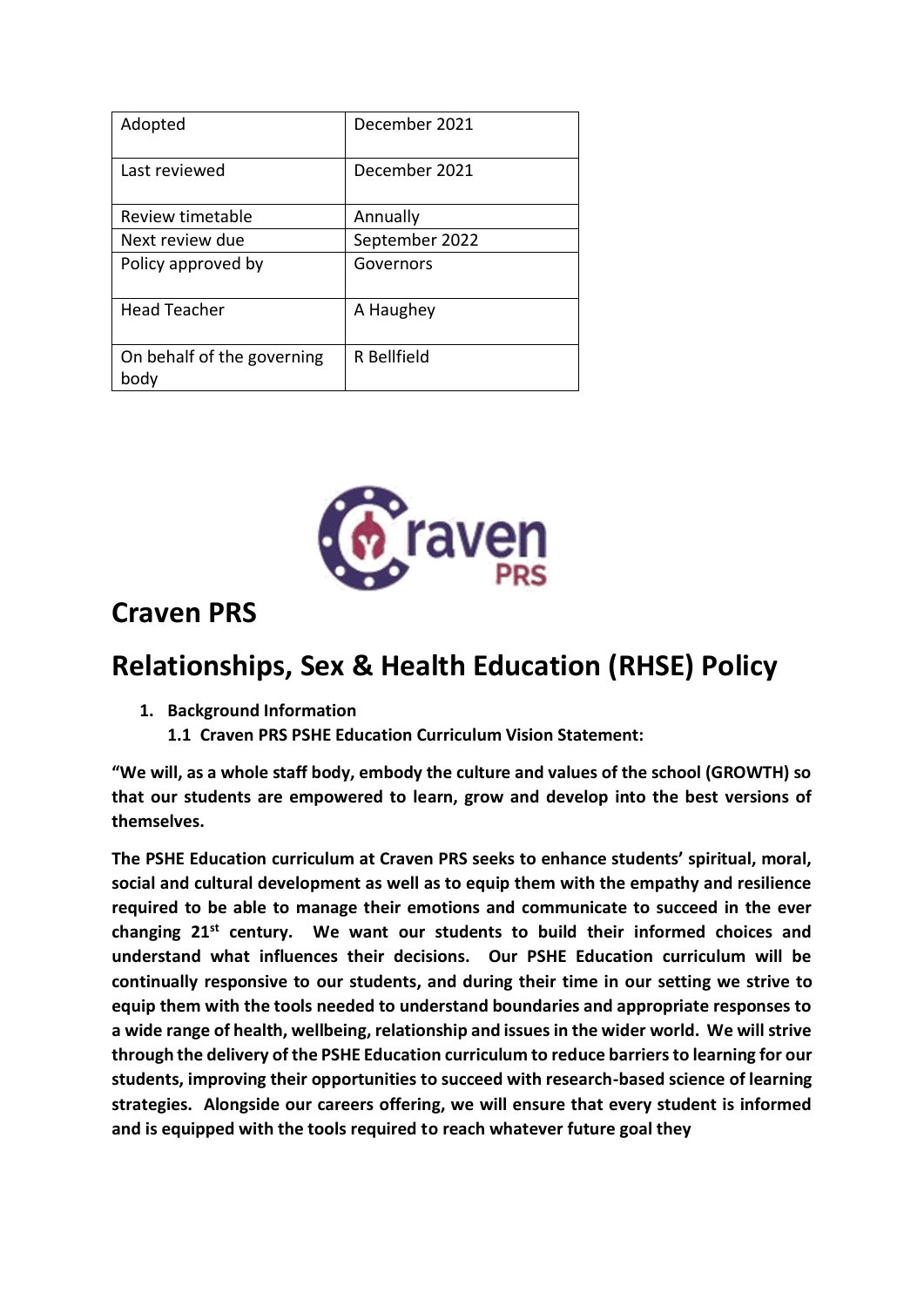**desire, encompassing how to deal with change in a resilient manner."**

**1.2 Within the PSHE curriculum one PSHE core theme is Relationships and Sex education. This core theme focuses on:**

**"Developing and maintaining a variety of healthy relationships, recognising and managing emotions within a range of relationships, dealing with risky or negative relationships, the concept of consent, managing loss and how to be respectful and productive member of a diverse community."**

**One core theme is Relationships and Sex which is pertinent to this policy. All students have one 45 timetabled lesson per week to cover the PSCHE/RSE curriculum. Pupils also receive the biological elements of RSE through the Science curriculum, organised visits from specialist providers and themed days or events and through discreet delivery according to the needs of the students in our provision and their time of starting.**

**The aim of RSE is defined by the DfE as:**

**"to give young people the information they need to develop healthy, nurturing relationships of all kinds, not just intimate relationships. It should enable them to know what a healthy relationship looks like and what makes a good friend, a good colleague and a successful marriage or other type of committed relationship. It should also cover contraception, developing intimate relationships and resisting pressure to have sex (and not applying pressure). It should teach what is acceptable and unacceptable behaviour in relationships."**

- **1.3 This policy links to CPRS PSHE curriculum vision and curriculum content and PSHE policy and has been written in consultation with the Local Governing Body, Senior Leadership Team, parent/carers and students.**
- **1.4 This policy has been based on the national agenda regarding RSE and PSCHE Education in schools including: Relationships Education, Relationships and Sex Education (RSE) and Health Education (Department for Education 2019), The PSHE Association (2019), Keeping Children Safe in Education (2021) the OFSTED Review of Sexual Abuse in Schools and Colleges (2021) and the North Yorkshire Guidance for Schools on developing a RSE policy and implementing effective provision.**
- **1.5 Equal Opportunities Statement: RSHE will be provided to all students with consideration of any needs, responding to the diversity of students, faiths, cultures and socioeconomic backgrounds in our school community. Each child has a right to their own sexuality and to access RSE education in a way that is consenting, equal, negotiated and non-oppressive regardless of their age, sex, race, gender, religion, belief, sexual-orientation, gender assignment or disability. (Equality Act 2010)**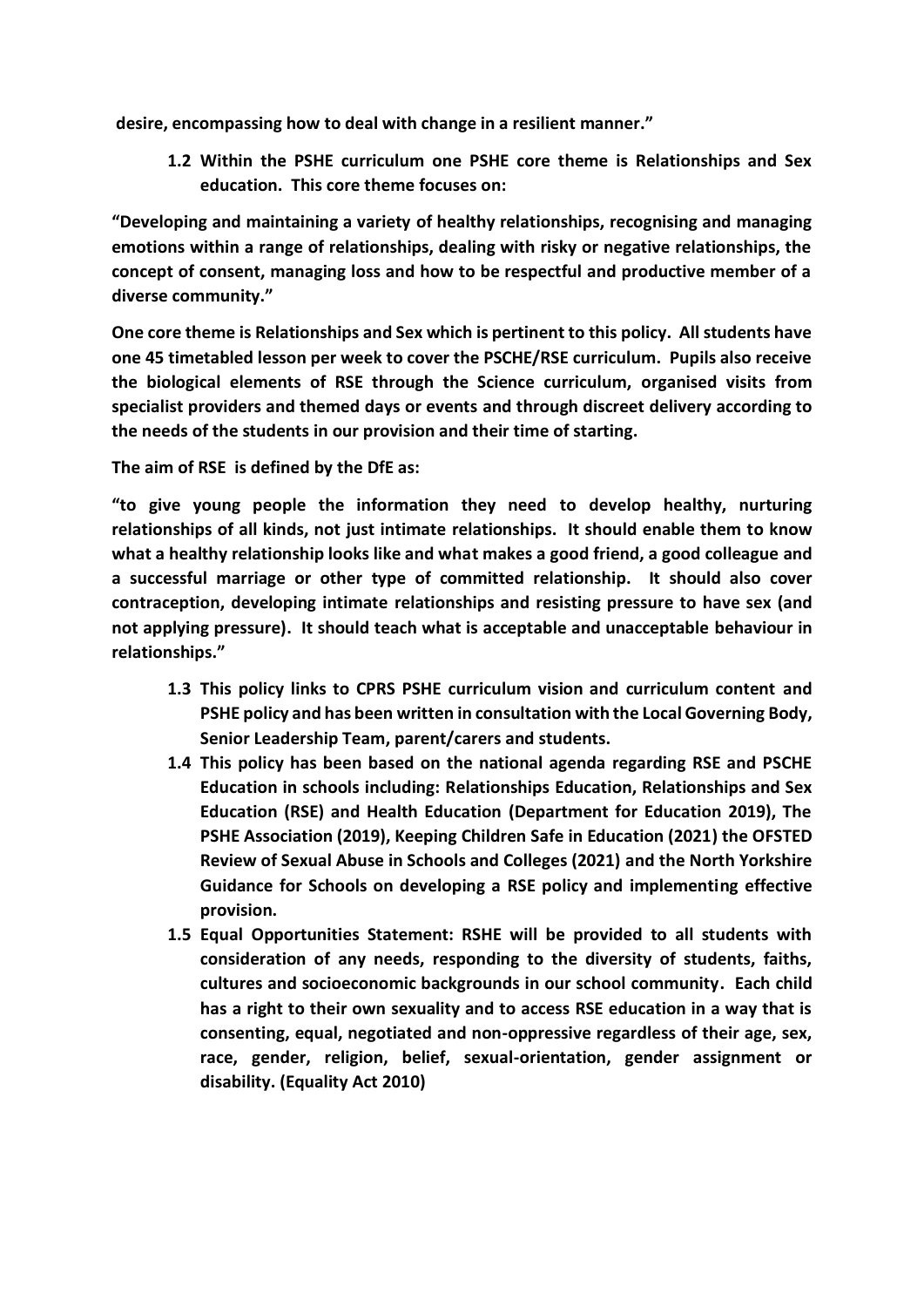#### **2. Subject Content**

**2.1: The KS3 and KS4 core learning themes are covered through three themes:**

- **Theme 1: Relationships and sex**
- **Theme 2: Health and wellbeing**
- **Theme 3: Living in the wider world**

**Pupils will be provided with the opportunities to learn about different family structures. For our students, when teaching RSHE, particularly in relation to partners and sexual health issues, there will be integrated learning and resources that relate to LGBTQ+ relationships. Our teaching of RSHE for all year groups will not just refer to the two genders of boys and girls but take the time to explore the spectrum of gender identity, for example including trans and gender-neutral identities as well as challenging gender stereotypes.**

**2.2: Following the advent of the Everyone's Invited movement, the OFSTED Review of Sexual Abuse in Schools and Colleges (2021) and resulting recommendations, students will be provided with opportunities to learn about what constitutes sexual abuse and harassment) including on-line sexual abuse), unacceptable sexualised language, why it is never right to request or send sexual images, the importance of consent, respecting personal boundaries and understanding how sexual abuse/harassment makes a victim feel. They will be encouraged to challenge sexual abuse and harassment and the idea of a 'no snitch' culture. The associated NSPCC Helpline number (0800 136 663)/email address [\(help@nspcc.org.uk\)](mailto:help@nspcc.org.uk) will be shared with students in PSHE lessons and wider information.**

**3. Roles and Responsibilities 3.1: PSHE Education Teaching Staff**

**At Craven PRS we all share in the delivery of elements of the curriculum. Staff deliver and responsively teach, via a holistic and interleaved approach the prescribed curriculum that has been planned to address the specific needs of our school community and its intake. It is the responsibility of teaching staff and Instructors to attend and read all provided CPD and actively redesign lessons to respond to misconceptions in learning. The SLT will collectively arrange training and updates for staff members. Where appropriate the SLT will organise for visiting specialist organisations to come in to school and deliver education and learning opportunities appropriate for each Key Stage, or individual students who are taken in to our provision, irrespective of the time in the academic calendar. CPD will look at the themes covered, the baseline understanding of each student and identify where further education/misconceptions, or gaps in their knowledge need to be refreshed or addressed. The expectations of high-quality teaching, feedback and assessment are comparable to quality first teaching, including formative assessment where possible, evaluation of provision and regular feedback via Student Voice.**

**1.6**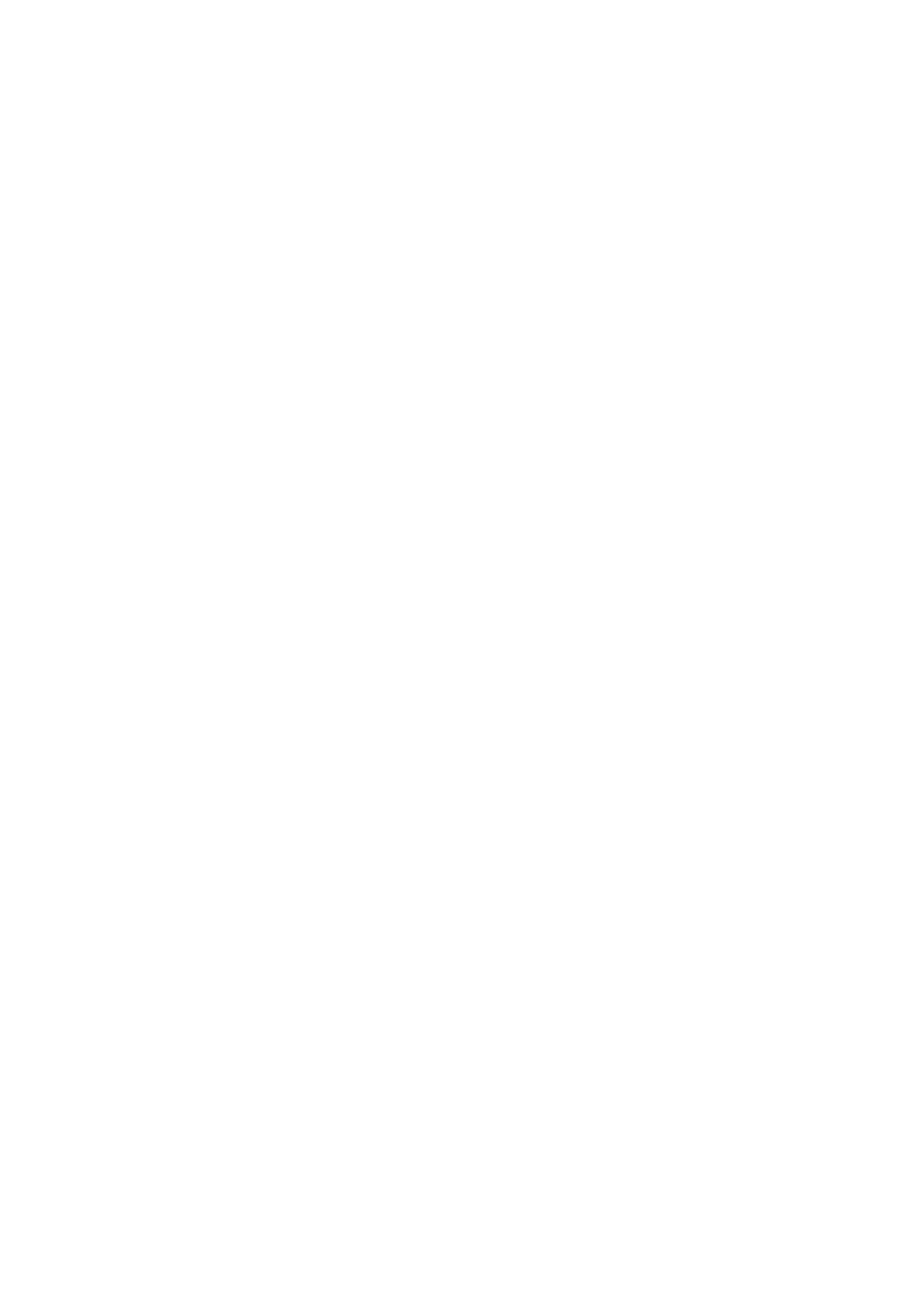**3.2: The Management Committee (Governing Body) has the responsibility to ensure that the school has an up-to-date RSHE Policy that describes the content and organisation of RSHE beyond the Science National Curriculum and it has an integral role in developing the policy. The Management Committee will continue their involvement through regular monitoring and evaluation of provision and policy (this monitoring applies to both the taught curriculum and the wider areas of school life, e.g. School Nurse and other external organisations). They will also ensure that the policy is available to parents and that parents know of their right to withdraw their children. For details of Management Committee members, see the school website.**

## **3.3: The Head of School and Senior Leadership Team**

**The Head of School and wider Senior Leadership Team take overall responsibility for the implementation of this policy in liaison with the Management Committee, all staff, parents/carers and appropriate external agencies.**

## **3.4: PSHE will be led by the SLT**

**The SLT are responsible for all aspects of the PSCHE education, including RSHE. In respect of RSHE, responsibilities are to:**

- **Consider the needs of all students, planning an age appropriate and contextappropriate curriculum and scheme of work.**
- **Consult with Students, parent/carers, and all staff to inform provision around RSHE.**
- **Access appropriate training and provide high-quality CPD to all PSHE teachers.**
- **Quality-assure the provision and delivery of RSHE within the context of PSHE education.**
- **Liaise with the Management Committee regarding PSHE/RSE**

**3.5: The school aims to work in partnership with families, to value their views and to keep them informed of the RSHE provision. Parents will be actively consulted regarding the RSHE provision and are invited to review the resources available internally. They can contact the Head Teacher with any queries or concerns. If a parent/carer has any concerns about RSHE/PSCHE provision, them time will be taken to address these concerns. Parent/carers have the right to withdraw their children from the sex education aspect of the programme and may access the form to do so from the website, or through request for a copy by contacting the school directly.**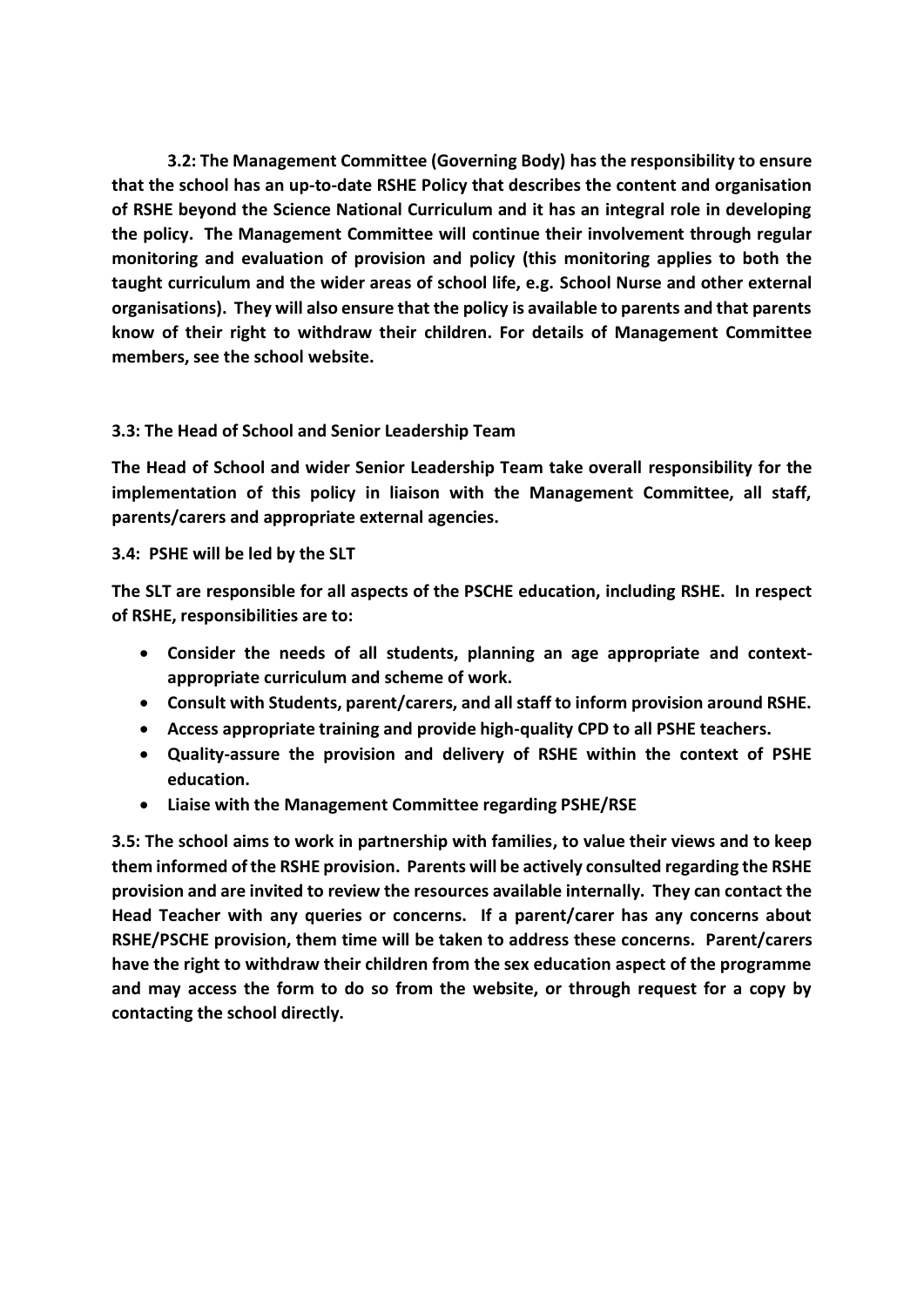#### **3.6: Special Educational Needs (SEN) support:**

**Prior to teaching aspects of RSHE, the SLT will consider where additional support or preteaching may need to be used. Pre-teaching can occur at another time where necessary.**

**4. Monitoring and Evaluation of RSHE**

**4.1: RSHE will be assessed using the model of baseline, assessment for learning and responsive teaching to close the gaps, assessment for learning of progress and end points.**

**4.2: Assessment: the expectation of students regarding work is the same as in other curriculum areas. The curriculum model is planned to interleave and build on a core and core themes and will link to other subjects. Students will receive at least verbal feedback on their progress and a summative report at least once a year, or at the end of their placement time with our setting.**

**4.3: Lessons have been designed to ensure that all students are challenged appropriately and supported through their learning through effective scaffolding and teacher/Instructor interaction. The impact of teaching will be assessed based on students' ability to communicate concepts covered, the culture and 'feel' of the school community, student/staff voice and evidence of accumulating knowledge from baseline to end point in our setting.**

**4.4: Provision will be strengthened by looking at use of extended reflection through Coaching sessions with individual students, as well as using teaching and learning strategies in other curriculum areas.**

**4.5: Monitoring and quality assurance of delivery of PSCHE/RSE will be completed through learning walks, work scrutiny and verbal feedback in line with the school Teaching and Learning provision.**

**4.6: Students will be made aware of the law relating to sexual offences. They will be made aware of the relevant legal provisions including marriage, consent and the age of consent, violence against women and girls, up-skirting, peer on peer abuse, online behaviours, pornography, abortion, sexuality, gender identity, substance misuse, violence and exploitation by gangs, extremism and radicalisation, criminal exploitation, hate crime and female genital mutilation. Students will be made aware of the remit of confidentiality; specifically that teachers/Instructors and other staff members cannot guarantee students unconditional confidentiality with regard to what is discussed in lessons or specific disclosures made to staff.**

**4.7: If information emerges during an RSHE lesson about a student's wellbeing or personal situation, or a disclosure is made, they may be advised to speak to the DSL/DDSL or Coach and would then be provided with the information about where to get further help. If the matter is a potential safeguarding issue, then it will be referred to the Designated Safeguarding Lead/member of the safeguarding team and recorded on CPOMs.**

**5. The Parental Right to Withdraw their child from sex education in RSE lessons.**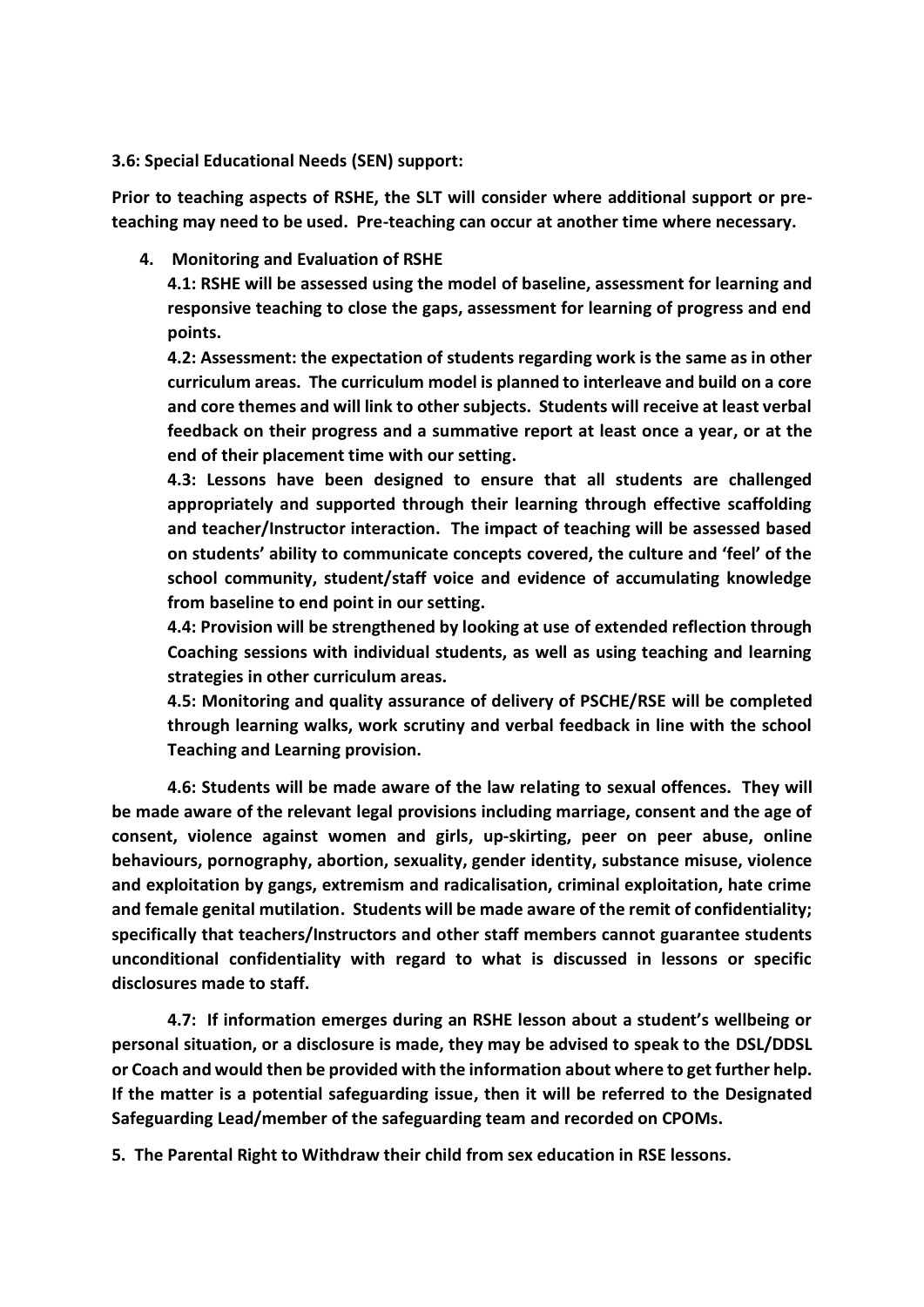**5.1: Under section 405 of the Education Act 1996, parents may opt to excuse their children from sex education within PSCHE/RSE lessons which are not part of the Science National Curriculum (these lessons will be explicitly highlighted to parents). From September 2020 parents can withdraw their child p to three terms before the child is 16 when the child can then choose to opt into sex education lessons. At this point, if the child themselves wishes to receive sex education, the school will plan for this to happen in one of the three terms before the child turns 16 – the legal age of sexual consent.**